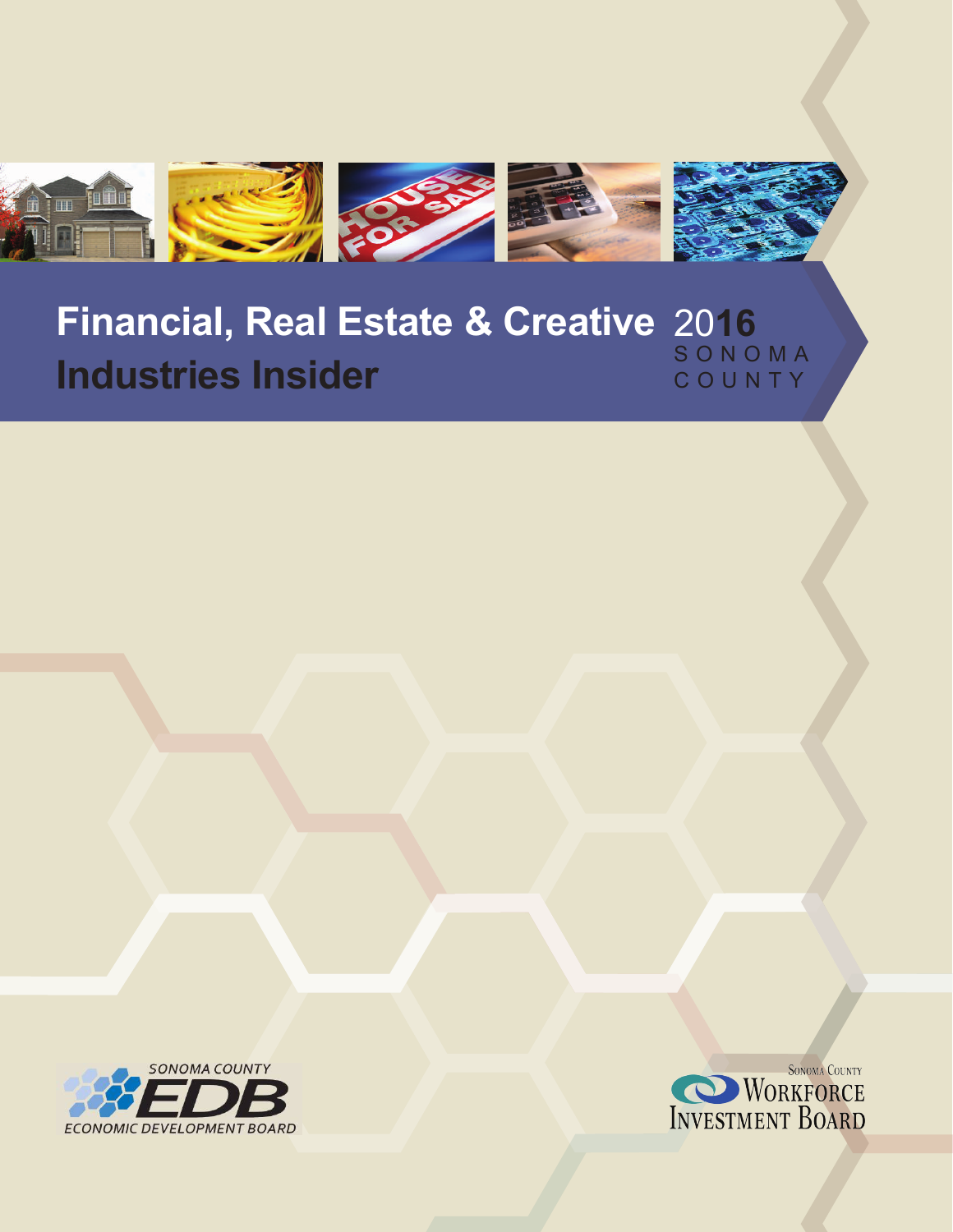# 2016 Financial, Real Estate & Creative Industries Insider

The Sonoma County Economic Development Board (EDB), in partnership with the Sonoma County Workforce Investment Board, is pleased to present the 2016 Financial, Real Estate & Creative Industries Insider for Sonoma County. Our research partner, Moody's Analytics, provided the research for this report.

Highlights of the 2016 Financial, Real Estate & Creative Industries Insider include:

- Despite low inflation and global uncertainty, Sonoma County's financial institutions will strengthen as sturdier balance sheets and rising incomes will fuel demand for mortgage and consumer lending.
- Stronger wage growth will unlock pent-up demand in the residential real estate market, boosting household formation and residential construction. Commercial vacancy rates have fallen swiftly over the past year and stand at their lowest levels in more than a decade.
- The outlook for the creative industries is generally bright, driven by growth in engineering and scientific consulting services, as well as a thriving arts community.
- The past two years have seen the best back-to-back performance for the job market since the tech stock bubble in the late 1990's, and the labor market will reach full employment by this summer.

Thank you for your interest in the Economic Development Board's research. For additional information, questions, comments, or suggestions please contact us at (707) 565-7170 or visit www.sonomaedb.org.

Sincerely,

*Pamela Chanter*  Pamela Chanter Economic Development Board Chair

 *Ben Stone* Ben Stone Executive Director Economic Development Board

#### **Board of Directors**

 Pamela Chanter, *Chair* Richard CarvolthNick Papdopoulos Michael Nicholls Linda Kachiu Jorge Alcazar Tara Jasper Michael Tomasini Wayne Leach Terry Garrett



*©2016 Sonoma County Economic Development Board. The Economic Development Board (EDB) believes all data contained within this report to be accurate and the most current available, but does not guarantee its accuracy or completeness. Use of data from an outside source does not represent an endorsement of any product or service by the EDB, its members or affiliates. This publication can be made available in alternative formats such as Braille, large print, audiotape, or computer disk. Please direct requests to (707) 565-7170 and allow 72 hours for your request to be processed. This report was prepared by Brian Marland.*



**NORKFORCE INVESTMENT BOARD** 

**SONOMA COUNTY**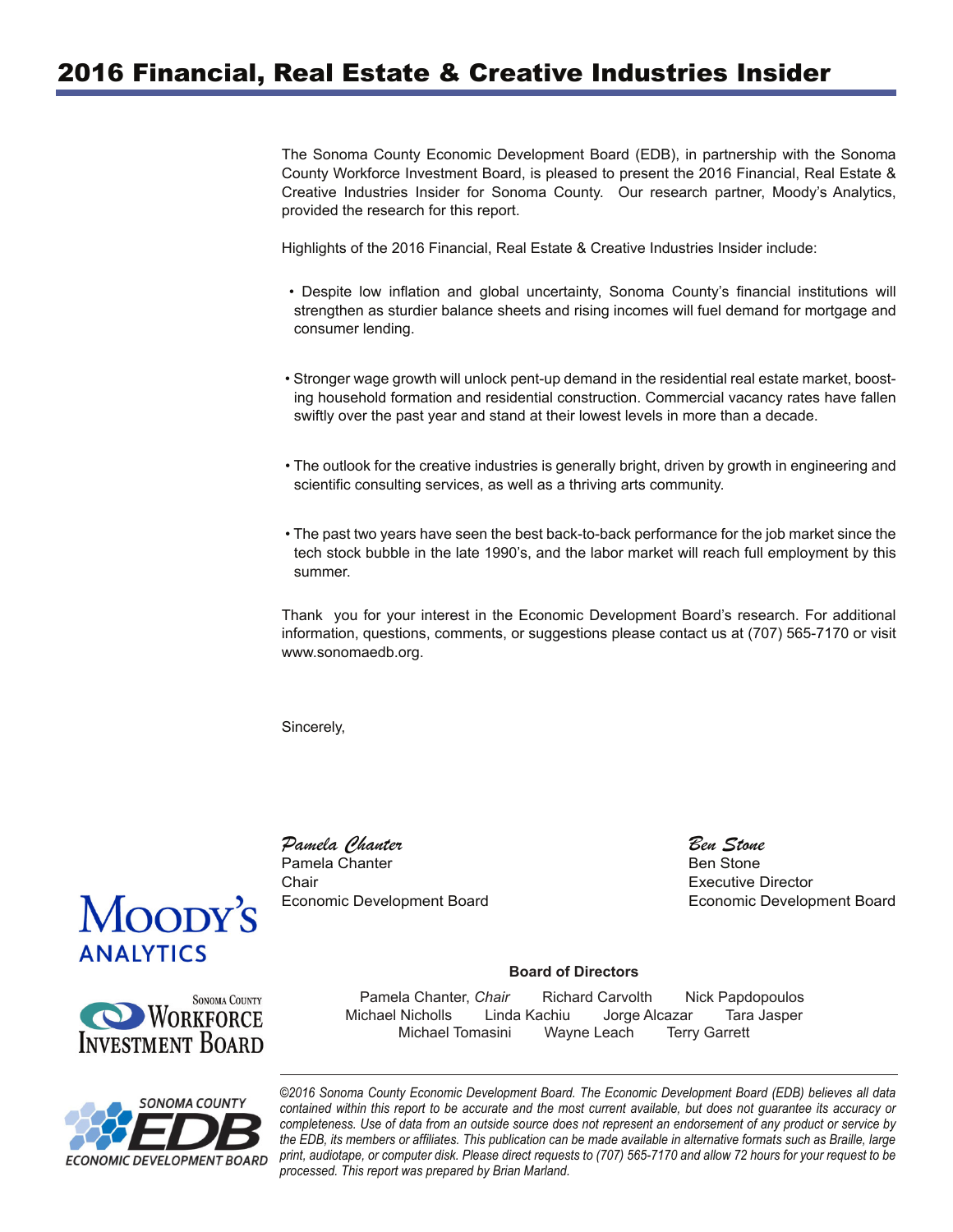#### Recent Performance

Sonoma County made large strides in the second half of 2015, and its economy has returned to full health. Output, employment and incomes have fully recovered the ground lost during the Great Recession, and the county's economy is adding jobs at a faster pace than the U.S. economy. Tourism and viticulture— Sonoma's principal economic drivers—are fully engaged, and tech-related professional services also provide support. The jobless rate fell below the U.S. average in 2013 and ended 2015 at 4.3% even amid steady labor force growth.

The labor market is fast approaching full employment, and the greater competition for workers is lifting wages. Average hourly earnings rose steadily over the course of the year while the average workweek has lengthened.

Sonoma County's real estate market made halting progress in 2015. House prices rose at a steady clip. According to the California Association of Realtors, median house prices have recovered 75% of their peak-to-trough loss, on par with the state average. However, flagging sales of existing singlefamily homes kept builders on the sidelines and prevented a broader recovery in residential construction from taking hold. Issuance of construction permits for single-family homes remains at a four-year low. Multifamily units continued to make up an outsize share of residential construction.

#### Macro Drivers

The U.S. economy decelerated in the second half of 2015 as energy firms cut back on investment and the strong dollar depressed exports. Widening credit spreads, China's slowing economy, and the broader slowdown in emerging markets also subtracted from growth. Despite these challenges, the economy advanced by 2.4% in 2015, shy of expectations at the start of the year but on par with its average over the course of the recovery. The Moody's Analytics forecast calls for the economy to advance at a similar pace this year, sustained by greater consumer spending and a more robust recovery in the housing market.

The modest outlook for output growth stands in contrast to the white-hot labor market. The economy added 2.7 million jobs in 2015 on top of the 3 million new positions created the prior year. Together, the two years represent the best back-to-back performance for the job market since 1998-1999, when the tech stock bubble was in full swing. At the current pace of gains, the labor market will reach full employment by this summer.

Full employment will bring tangible benefits for the economy, most importantly in the form of better wage growth. The pickup in wages will do more to lift consumer spending. Better wage growth will also help households accumulate sufficient savings for a down payment, boosting household formation, home sales and residential construction.

**Financial Services Poised for Stronger Growth** 



Chart: *Employment in Sonoma County's real estate, insurance and financial services declined precipitously following the closure of Sonoma Valley Bank in 2010 and the departure of State Farm's Sonoma-based regional headquarters the following year. However, robust growth in loan volumes and stronger earnings at Sonoma-based financial institutions have restored the industry to growth. Sonoma's financial services will make a stronger contribution to hiring over the next two years as the local labor market tightens and demand for mortgage and consumer lending accelerates.*

### **Low Vacancies Will Spur Construction**



Sources: Keegan & Coppin Co., Moody's Analytics

Chart: *The market for commercial real estate tightened in 2015. Office vacancy rates fell to their lowest level in more than a decade as office-using employers ramped up hiring. New construction growth will be largely limited to healthcare providers, but vacancy rates for industrial space are poised to decline as Sonoma's winemakers, craft breweries, and medical device makers move forward with plans for expansion. Greater startup activity in Sonoma County, concentrated largely in biotech, will brighten the prospects for industrial space.*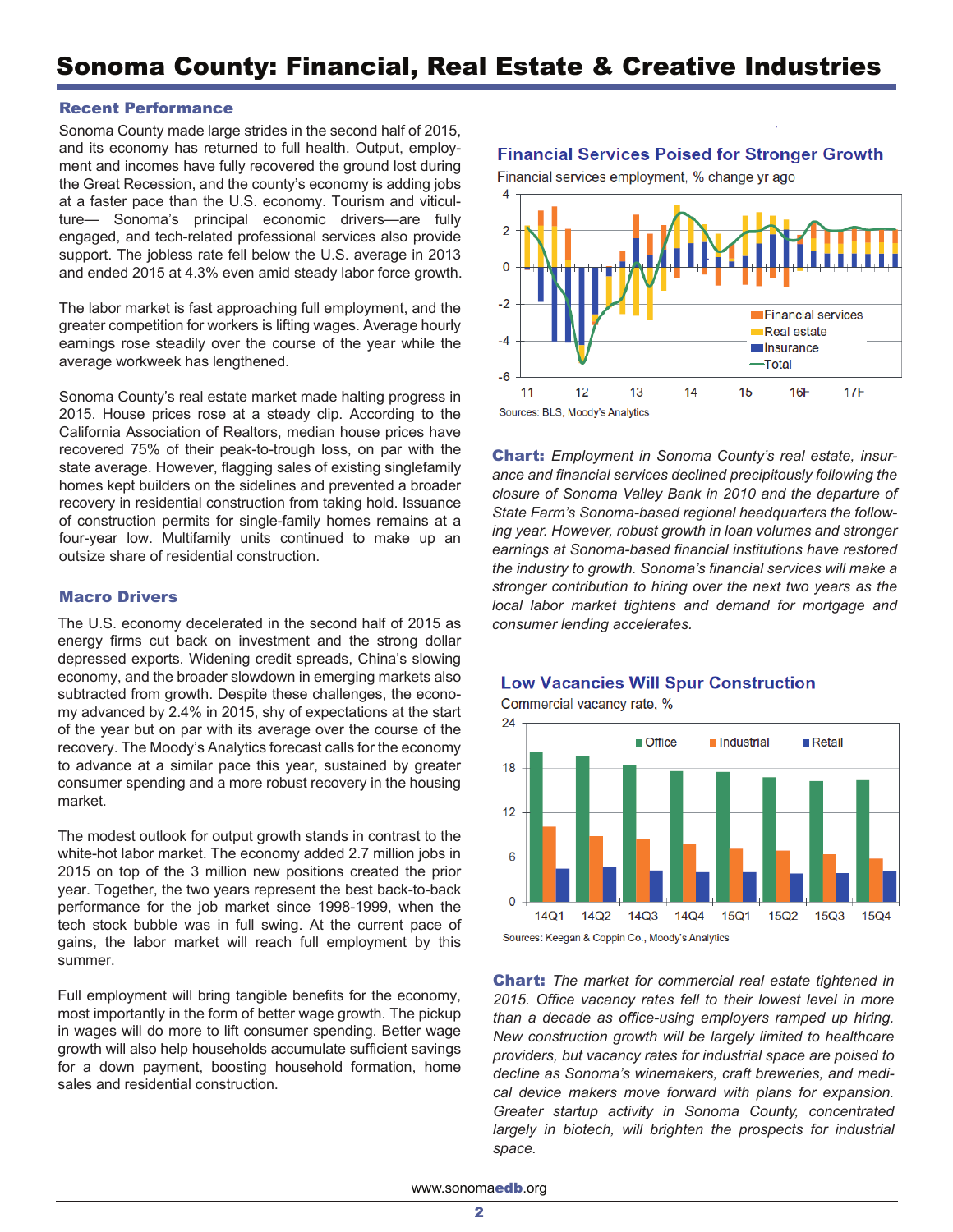## Moody's Analytics Financial, Real Estate & Creative Industries

Low productivity remains a hurdle and explains in part why, despite less than spectacular output growth, the job market has logged such strong gains. Though businesses faced few incentives to invest in labor-saving technologies earlier in the recovery, this will soon change as the job market tightens and wage growth accelerates. More concerning is the drop in business formation, a proxy for risk-taking and innovation. The psychological damage of the recession may have tamed entrepreneurs' appetite for risk. The shift in sentiment could deal a more permanent blow to productivity, with large negative consequences for living standards, household wealth, and the nation's fiscal position.

The plunge in oil prices will be a net positive for the economy as consumers spend the windfall from low gasoline prices. However, the plunge in crude will cut into business investment as energy firms scale back exploration and production.

#### Financial Services

After six years of near-zero interest rates, the Federal Reserve has finally embarked on the process of normalizing monetary policy. The Board of Governors raised the federal funds rate by 25 basis points at its December meeting, the first rate increase in nearly a decade. Because of the large quantity of reserves in the financial system, the Fed has introduced new policy instruments to guide the federal funds rate, but so far, the new measures have proved effective.

Stubbornly low inflation in the U.S. and global uncertainty will likely push back the Fed's timetable for future rate increases. Nevertheless, higher short-term rates will pose a substantial risk to smaller financial institutions that rely primarily on deposits. The Fed's still-large balance sheet and monetary easing in Europe and Japan will press down on yields at the longer end of the curve. Meanwhile, higher short-term rates will raise the cost of capital.

Despite these challenges, Sonoma County's financial institutions will strengthen. Santa Rosa-based Exchange Bank, the largest community bank in Sonoma County, recorded a 19% rise in net income in 2015, helped in part by the recovery of nonperforming loans. Earnings at Summit State Bank, also headquartered in the county, rose as loan volumes grew for the second consecutive year. Overall asset quality is good and consumer credit is close to pristine. According to Equifax, delinquency rates for mortgage, bank and credit card loans have fallen to prerecession levels and remain well below the state and national averages. Sturdier balance sheets and rising incomes will fuel demand for mortgage and consumer lending, underpinning the strong outlook for financial services employment.

#### Real Estate

Sonoma County's housing market is holding onto earlier gains, but homebuilders struggled to gain momentum over the course of 2015. While the nominal value of home sales reached its highest point since 2005, sales volume was relatively muted and ran at less than half its trend before the housing boom. House price appreciation has eased from its peak in 2013, but house prices are still rising at nearly twice the national rate. Rapid house price gains have hurt affordability and home sales and have discouraged builders from adding to supply. The pace of single-family construction remains moored at a four-year low.

Stronger wage growth this year will be the catalyst for unlocking pent-up demand. As the labor market tightens and wage growth accelerates, more households will take the leap into homeownership, boosting household formation and residential construction.

The market for commercial real estate will tighten as business conditions improve and national and local firms expand their footprint in Sonoma County. Vacancy rates for office, industrial and retail space fell swiftly over the past year and stand at their lowest levels in more than a decade, according to Keegan & Coppin Co. The office vacancy rate in Sonoma County fell to 16% in the fourth quarter of 2015 as office-using industries from finance to healthcare expanded with vigor. Lower vacancy rates, especially in the Santa Rosa and Petaluma submarkets, have helped to spur new construction. Downtown Santa Rosa will welcome its first new office building in more than 10 years as construction on the Museum on the Square complex draws to a close, while rapid growth in Sonoma's healthcare industry will prime demand for new office space. Sutter Medical Center recently completed work on a new urgent care center in Santa Rosa, while Kaiser Permanente will break ground on a new medical campus in Santa Rosa this spring.

Competition for industrial space will intensify over the coming year as Sonoma's winemakers, craft breweries, and medical device makers push forth with plans for expansion. The industrial vacancy rate fell nearly 2 percentage points over the past year to 5.8%, its lowest point since the dot-com boom. Planet One Products, a maker of appliances and accessories for wine storage, moved its headquarters to the vacated Cisco Systems building in Petaluma last year, more than doubling the size of its production and warehouse space. Low vacancies will spark new construction: Synergy Health will complete work on a new plant in Petaluma this year, where it will produce sterilization equipment. The vacancy rate for retail space held firm at 4% as greater leasing activity was offset by the opening of new shopping centers. The Deer Creek Village shopping complex, one of two new malls opened in the last two years, will create additional space for retailers upon completion in early 2016.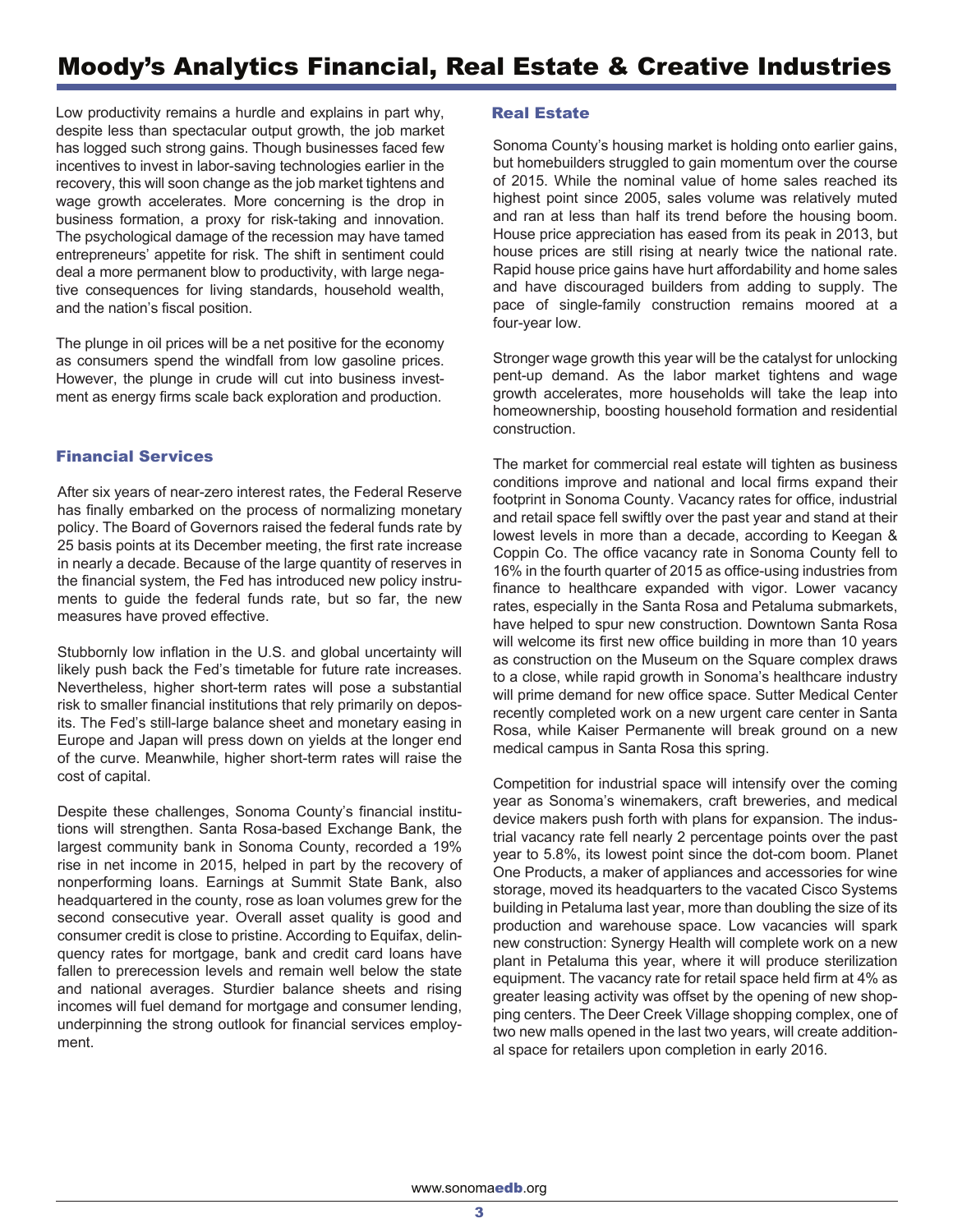#### **Insurance**

Health insurers operating in Sonoma County will benefit from a growing pool of insured residents, although the industry will still need time to adapt to regulations put in place by the Affordable Care Act. Insurance premiums are expected to rise little this year, while insurers face greater cost pressures because of the Medical Loss Ratio requirement, which mandates the use of at least 80 cents of each dollar on services to members.

The extension of the ACA's employer mandate to businesses with fewer than 100 employees introduces a degree of uncertainty to the outlook. While the mandate could initially raise costs for boutique wineries and smaller craft brewers, it will further drive demand for insurance as smaller businesses roll out new insurance plans.

California's persistent drought will present an opportunity for another local insurance segment, crop insurers. Many wine grape growers took advantage of federal subsidies to upgrade their insurance policies in 2015, and the extension of federal subsidies this year will benefit local providers of crop insurance such as Santa Rosa-based American Ag Credit.

#### Creative Cluster

The outlook for the creative cluster of industries is generally bright, but slower growth in the sciences and technology share of the cluster will temper its near-term prospects. Employment in creative industries has grown faster than in the rest of Sonoma's economy over the past two years thanks to rapid growth in engineering and scientific consulting services, but there is still much ground to recover. Employment in tech-related services such as software development and life sciences research has remained largely flat during the recovery while the two industries rebounded swiftly at the state and national levels. As a result, the creative cluster's share of the economy has fallen below the average for the Bay Area and the state.

Top tech employers Keysight Technologies and Medtronic continue to maintain a large research presence in the county but will contribute less to hiring than they did earlier in the recovery. Meanwhile, hiring by smaller tech firms and startups remains meek. Given tech's large share of the cluster, slower growth in tech-related services will weigh on the overall outlook for creative industries.

Sonoma boasts a thriving arts community, and the share of total employment in the creative arts is among the highest of midsize counties. As the local labor market tightens and income growth solidifies, artists and performing arts companies will benefit from increased discretionary spending on arts and entertainment. Sonoma is fast-emerging as a hub for visual and graphic design, and local wineries' push for more distinctive labeling will bolster local design professionals.

### **Design, Consulting Lead Creative Cluster**

Industry shares of creative cluster employment, %



Chart: *Sonoma's creative industries will outpace the rest of the economy thanks to robust gains in scientific consulting services and spe-cialized design. However, the cluster will not recover its former importance because of the subdued outlook*  for software and tech services. In contrast to the strong *rebound at the state and national levels, employment in computer systems design and software devel-opment has*  fallen by one-third since the tech boom. Creative arts will thrive *but will not move the needle on total output or employ-ment because of their small share of the cluster.* 



Chart: *Strong earnings growth at Sonoma County-based financial institutions will lift finance and insurance employment over the next two years. The sector has struggled since the closure of State Farm Insurance's regional headquarters in 2011, while the mid-2013 spike in mortgage interest rates added further strain. However, strengthening household and business sheets will drive a rebound in demand for financial services, boosting earnings and returning the sector to growth. Finance, insurance and real estate payrolls will grow by nearly 2% in 2015 and 2016.*

### **Full Employment Will Bring Higher Rates**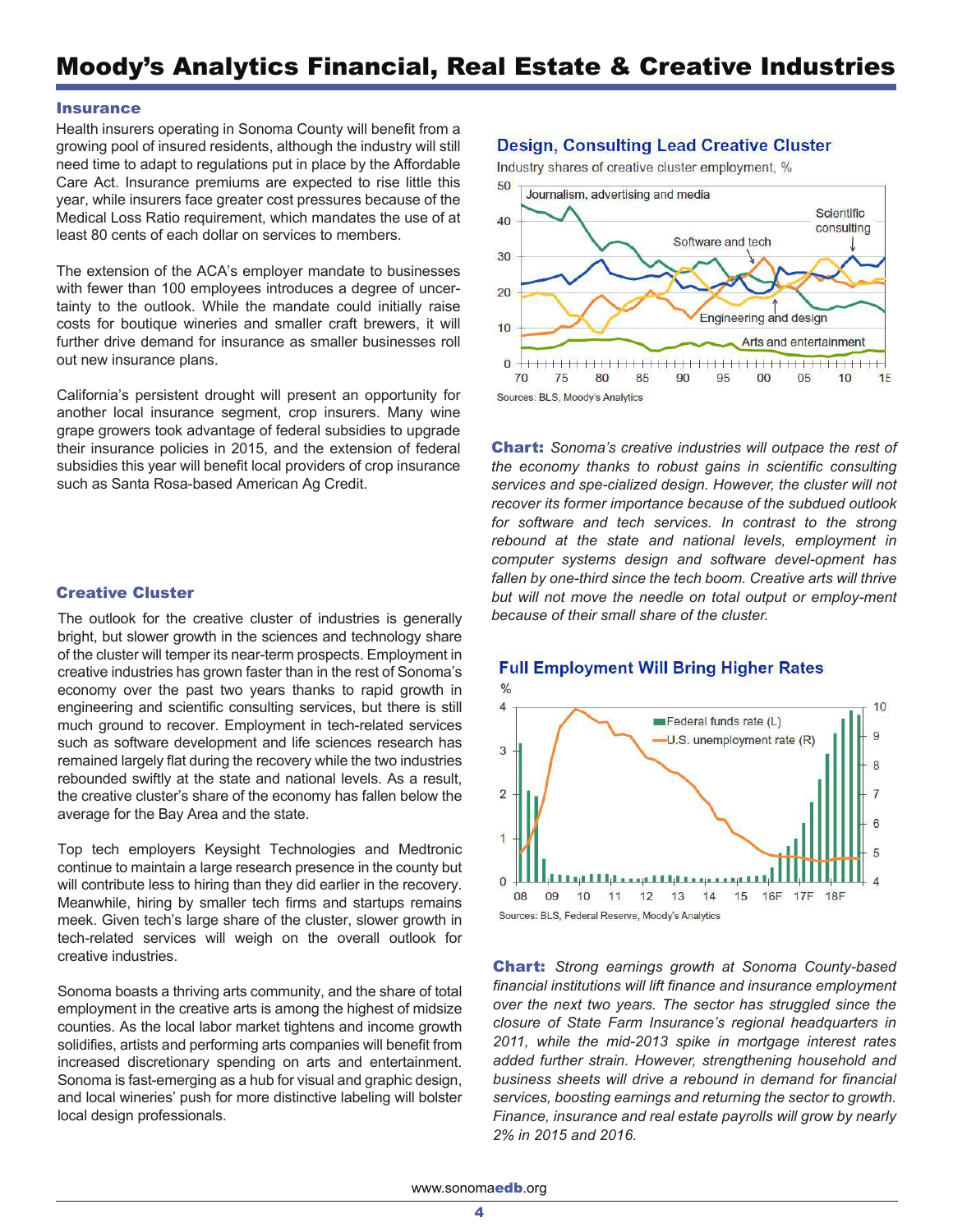## Moody's Analytics Financial, Real Estate & Creative Industries

#### Long-Term Outlook

After several lean years, Sonoma's financial services and real . also lift demand for asset management and insurance services estate industries are back on their feet and will make a larger contribution to the economy as wage growth accelerates and the housing recovery kicks into high gear. Strong population growth and improving income growth will boost demand for single-family homes, and the large economic multiplier from singlefamily homebuilding will boost finance, insurance, and other housing-related industries. The large retiree cohort will

Sonoma County's low business costs relative to the Bay Area and large pool of skilled labor will drive growth in the creative cluster, though as a share of total output and employment, creative industries will remain below the average for the Bay Area and the rest of California. Recent growth in biotech and specialty life sciences research is promising, but will not result in many new positions.

The outlook for the creative arts share of the cluster is more upbeat. Sonoma's vibrant arts community will flourish as disposable incomes grow and local arts councils help artists to better market their wares.

#### Upside Risks

Better than expected population growth would pay large dividends for Sonoma's finance, real estate and insurance industries. Population growth has rebounded following its post-recession swoon, and with housing affordability deteriorating in neighboring Marin and Napa counties, in-migration to Sonoma could strengthen. The demographic bonus would spur an even stronger recovery in residential construction and consumer industries while also boosting mortgage and consumer lending and demand for insurance products.

As the U.S. economy improves, rising tourist visits to Sonoma County will lend upside potential to the creative arts. Local art galleries and performing arts companies will benefit as consumer sentiment strengthens and visitors to Sonoma's wineries seek broader options for leisure. Integrating the arts into the tourist experience will not be easy since wineries will remain the primary tourist attraction, but recent efforts by local arts councils to promote local galleries and performing arts companies are a good start.

#### 8 Downside Risks

ed creative professions in Sonoma County. research and development positions could imperil tech-orientthe value-added chain, and the offshoring of high-wage recent financial turmoil, emerging markets are rapidly scaling sciences and technology share of the creative cluster. Despite 2 expected hit to exports would hamper the outlook for the 4 t elecommunications and medical equipment. A larger than Further strain in Europe and emerging markets would weigh more heavily on exports of locally produced wines as well as

Greater uncertainty over the path of monetary policy could f urther pressure long-term yields, squeezing profits at hurt Sonoma's financial services and real estate industries, especially if the Fed significantly delays or is forced to reverse plans to raise rates. A new round of quantitative easing would Exchange Bank and other local financial institutions.

> Jesse Rogers Ilir Hysa Moody's Analytics February 2016

www.sonoma**edb**.org